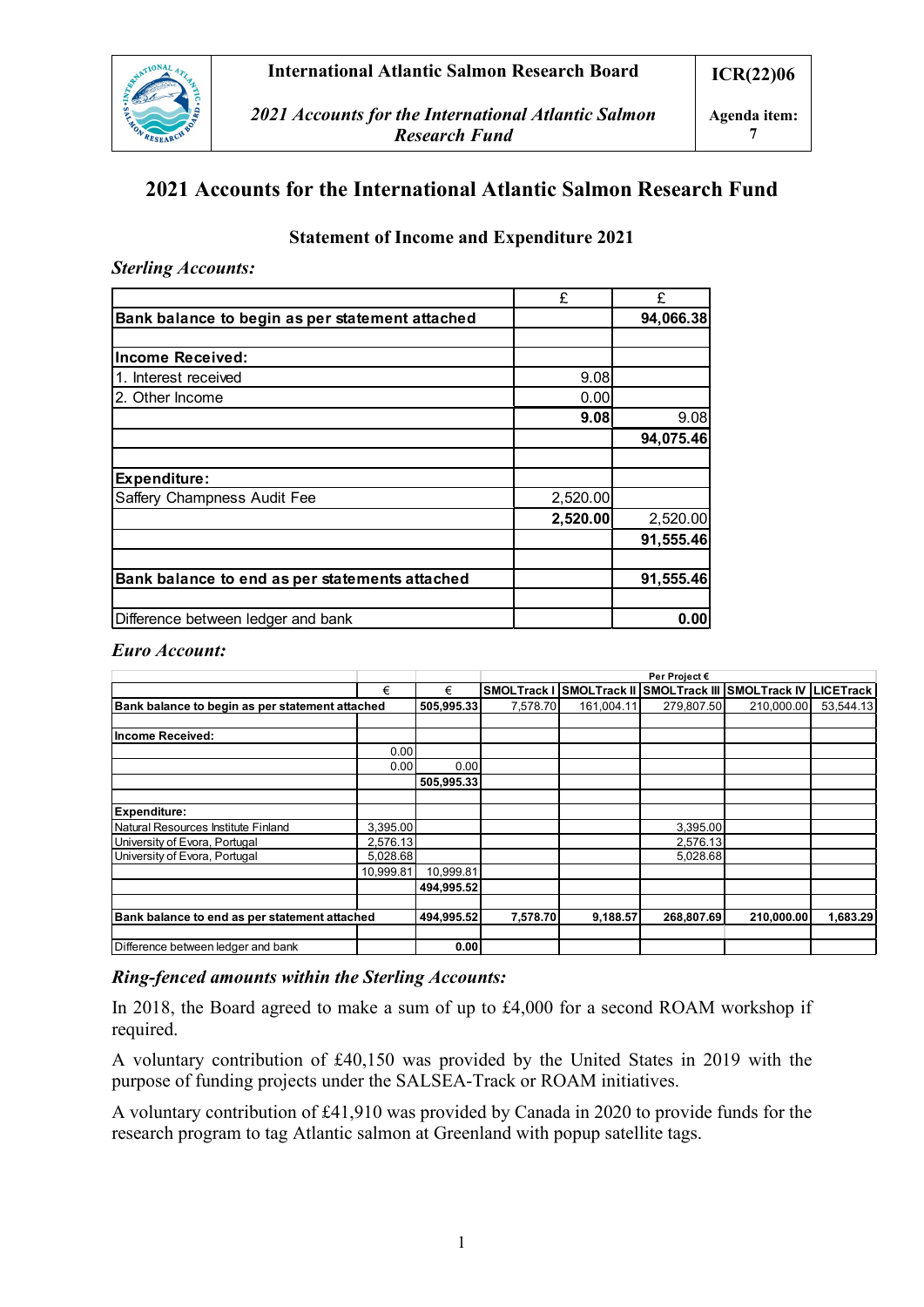

Given these sums, approximately £86,000 of the £91,555.45 in the Sterling accounts is unavailable to spend on other projects, leaving approximately £5,500 available. The Board has previously indicated that it was desirable to leave a reserve of £4,000 to £5,000 in its Fund.

#### *Ring-fenced amounts within the Euro Account*

All funds within the Euro account are ring-fenced for the support of the EU-funded projects.

#### *Total Fund Value:*

The total value of the International Atlantic Salmon Research Fund as at 31 December 2021 was £506,868.94 (exchange rate of £1: €1.19186 from www.xe.com at close of business on 31 December 2021).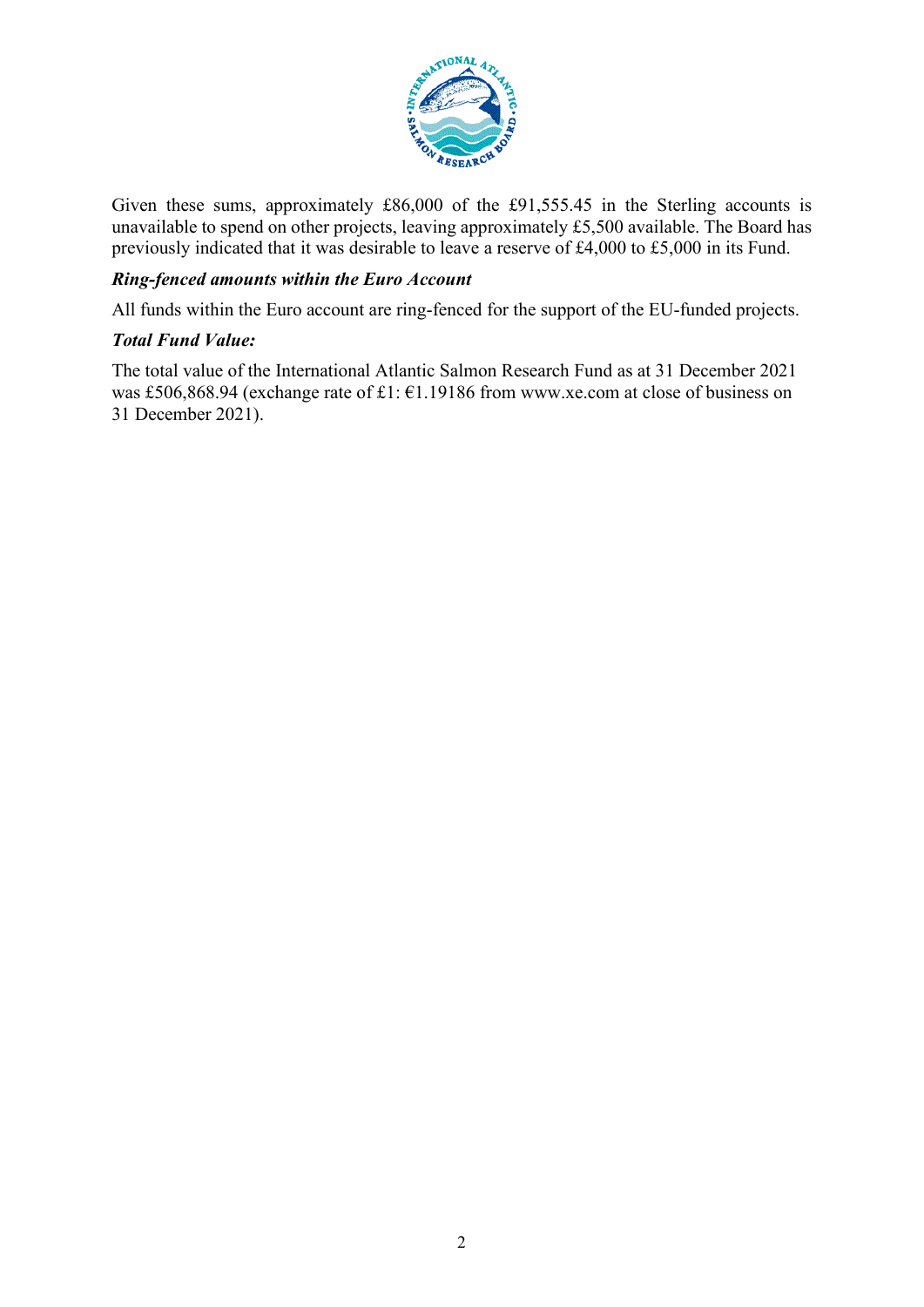

# *Sterling Account Statements*

| <b>NASCO RESEARCH SIBA</b>      |             |                        |                |                |                                                           |                      |
|---------------------------------|-------------|------------------------|----------------|----------------|-----------------------------------------------------------|----------------------|
| Account number: 830608-10785203 |             |                        |                |                |                                                           |                      |
| Date                            | <u>Type</u> | <b>Description</b>     | <b>Balance</b> | <b>Total</b>   | <b>Transfer</b><br>(to)/from<br>other<br>bank<br>accounts | Interest<br>received |
|                                 |             | <b>Opening balance</b> | 92,652.00      |                |                                                           |                      |
| 29/01/2021 INT                  |             | 29JAN-GRS 10785203     | 92652.74       | 0.74           |                                                           | 0.74                 |
| 26/02/2021 INT                  |             | 26FEB-GRS 10785203     | 92653.45       | 0.71           |                                                           | 0.71                 |
| 23/03/2021                      |             | TO 10785165            | 90453.45       | (2,200)        | (2,200)                                                   |                      |
| 31/03/2021 INT                  |             | 31MAR-GRS 10785203     | 90454.28       | 0.83           |                                                           | 0.83                 |
| 30/04/2021 INT                  |             | 30APR-GRS 10785203     | 90455.02       | 0.74           |                                                           | 0.74                 |
| 28/05/2021 INT                  |             | 28MAY-GRS 10785203     | 90455.71       | 0.69           |                                                           | 0.69                 |
| 30/06/2021 INT                  |             | 30JUN-GRS 10785203     | 90456.53       | 0.82           |                                                           | 0.82                 |
| 30/07/2021 INT                  |             | 30JUL-GRS 10785203     | 90457.27       | 0.74           |                                                           | 0.74                 |
| 31/08/2021 INT                  |             | 31AUG-GRS 10785203     | 90458.06       | 0.79           |                                                           | 0.79                 |
| 30/09/2021 INT                  |             | 30SEP-GRS 10785203     | 90458.80       | 0.74           |                                                           | 0.74                 |
| 29/10/2021 INT                  |             | 29OCT-GRS 10785203     | 90459.52       | 0.72           |                                                           | 0.72                 |
| 30/11/2021 INT                  |             | 30NOV-GRS 10785203     | 90460.31       | 0.79           |                                                           | 0.79                 |
| 31/12/2021 INT                  |             | 31DEC-GRS 10785203     | 90461.08       | 0.77           |                                                           | 0.77                 |
|                                 |             |                        |                | (2, 190.92)    | (2, 200.00)                                               | 9.08                 |
|                                 |             |                        |                |                |                                                           | (2, 190.92)          |
| <b>NASCO RESEARCH FUND</b>      |             |                        |                |                |                                                           |                      |
| Account number: 830608-10785165 |             |                        |                |                |                                                           |                      |
|                                 |             |                        |                |                |                                                           |                      |
| Date                            | <b>Type</b> | <b>Description</b>     |                | <b>PROJECT</b> | <b>Balance</b>                                            | <b>Total</b>         |

| Date           | <u>iype</u> | <b>Description</b>       | <b>PROJECT</b> | <b>Balance</b> | <u>iotal</u> |
|----------------|-------------|--------------------------|----------------|----------------|--------------|
|                |             |                          |                |                |              |
|                |             | <b>Opening balance</b>   |                | 1414.38        |              |
| 23/03/2021     |             | FROM 10785203            |                | 3614.38        | 2,200.00     |
| 23/03/2021 DPC |             | <b>SAFFERY CHAMPNESS</b> | Audit          | 1094.38        | (2,520.00)   |
|                |             |                          |                |                |              |
|                |             |                          |                |                | (320.00)     |